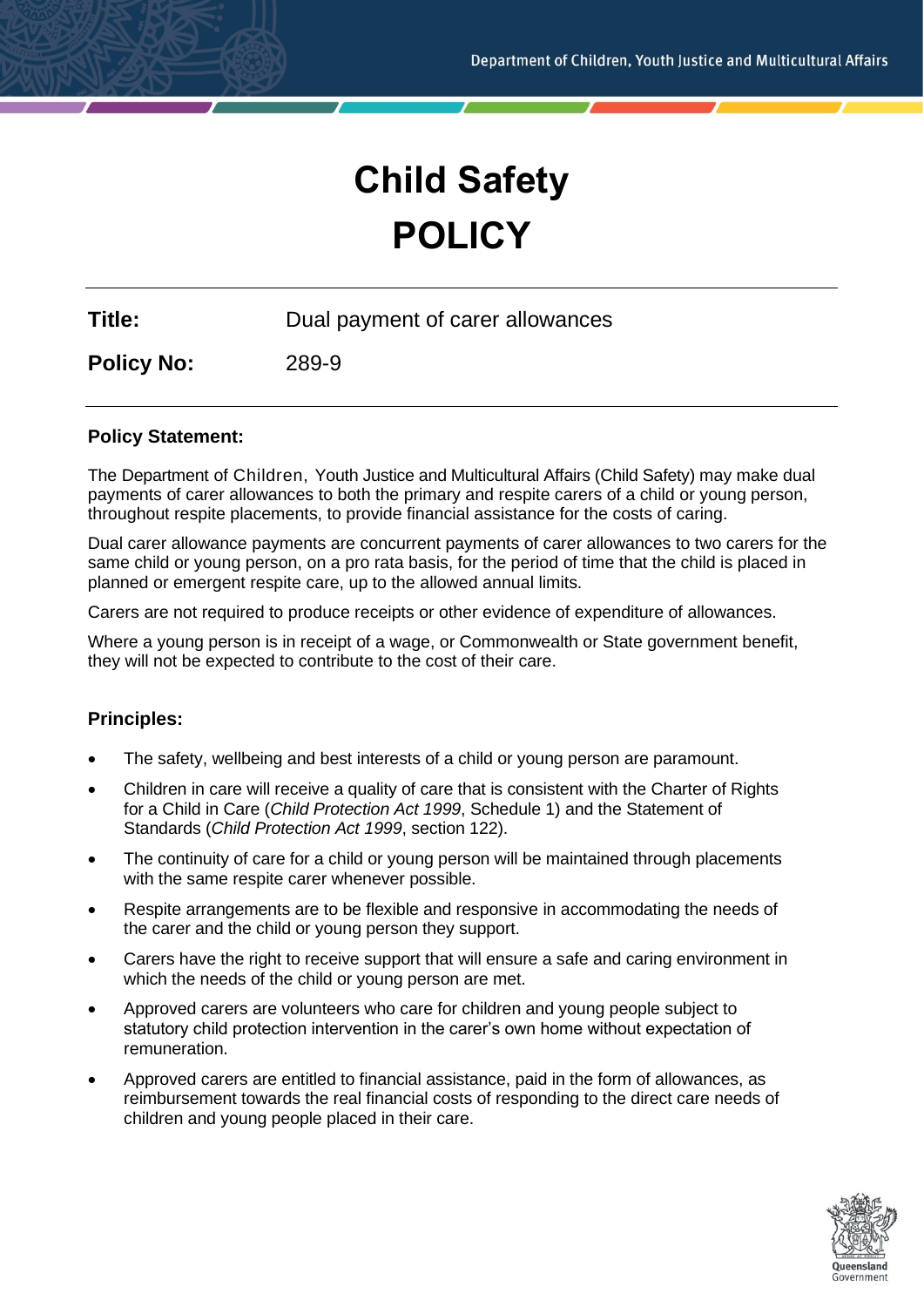- Long-term guardians who were previously approved foster or kinship carers for the child or young person in their guardianship have the right to receive support that will contribute towards the ongoing stability of the guardianship care arrangements.
- Payment of carer allowances will be in accordance with the appropriate financial delegations.

# **Objectives:**

The use of dual payments recognises the resource requirements of each placement and the critical ongoing support required by the primary carer.

# **Scope:**

This policy and associated procedure guide the decisions and actions of Child Safety staff in relation to the dual payment of carer allowances.

Note: Permanent guardians are not eligible to receive dual payment of carer allowances.

# **Roles and Responsibilities:**

Roles and responsibilities related to the dual payment of carer allowances are outlined in the associated procedure.

Roles and responsibilities related to the provision of respite to children and young people in care, including emergent respite for children subject to long- term guardianship orders to suitable persons, are contained in the *Child Safety Practice Manual*.

# **Authority:**

*Adoption Act 2009 Child Protection Act 1999 Financial Accountability Act 2009*

# **Delegations:**

Refer to the instrument of delegations for decisions made under the *Child Protection Act 1999*.

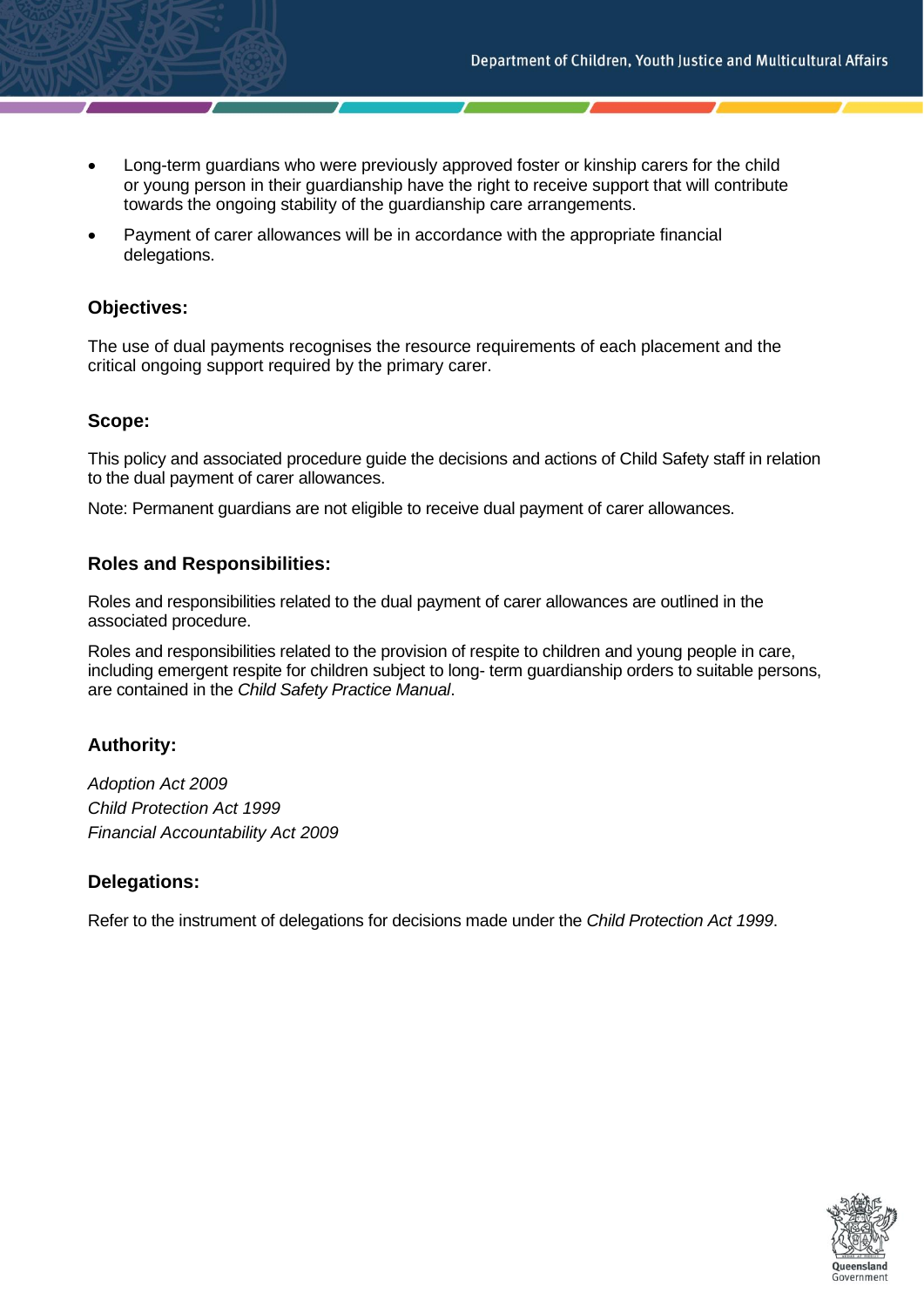| Records File No.:    | CHS/16389                                 |
|----------------------|-------------------------------------------|
| Date of approval:    | 6 May 2016                                |
| Date of operation:   | 14 November 2016                          |
| Date to be reviewed: | 6 May 2019 (Minor update 18 October 2018) |
|                      |                                           |
| Office:              | <b>Investment and Commissioning</b>       |
| <b>Help Contact:</b> | <b>Tertiary Care and Support</b>          |

#### **Links:**

## **Procedures**

Dual payment of carer allowances (289)

## **Related policies**

Case planning (263) Child related costs – carer support (597) Child related costs – client support and family contact (598) Child related costs – education support (599) Child related costs – long-term guardian support (608) Child related costs – medical (596) Child related costs – outfitting (600) Child related costs – placement funding (628) Child related costs – placement support funding (629) Child related costs – travel (595) Complex support needs allowance (612) Expenses – fortnightly caring allowance and inter-state foster payments (365) High support needs allowance (296) Regional and remote loading for carers (379)

## **Related Legislation or Standard**

*Child Protection Act 1999 Child Protection Regulation 2011 Financial Accountability Act 2009*